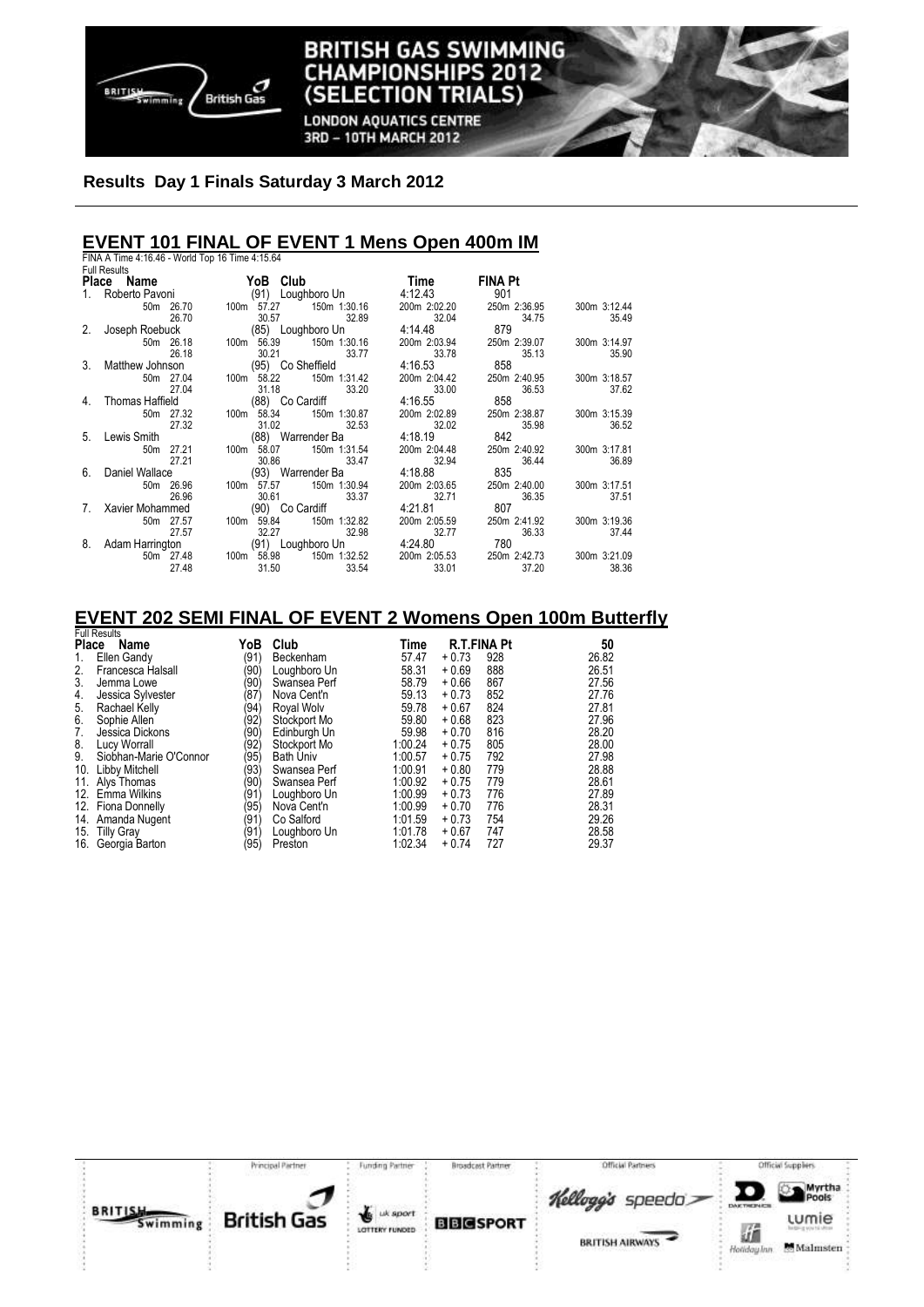

## **BRITISH GAS SWIMMING CHAMPIONSHIPS 2012** (SELECTION TRIALS)

**LONDON AQUATICS CENTRE** 3RD - 10TH MARCH 2012

## **Results Day 1 Finals Saturday 3 March 2012**

# **EVENT 103 FINAL OF EVENT 3 Mens Open 400m Freestyle**  FINA A Time 3:48.92 - World Top 16 Time 3:48.13 Full Results

|    | <b>Full Results</b>         |                                              |                            |                       |                       |                       |                       |
|----|-----------------------------|----------------------------------------------|----------------------------|-----------------------|-----------------------|-----------------------|-----------------------|
|    | Place Name                  | YoB Club                                     | <b>R.T.FINA Pt</b><br>Time |                       |                       |                       |                       |
|    | 1. Robert Renwick           | (88) Co Glasgow                              | 3:46.73<br>$+0.66$         | 914                   |                       |                       |                       |
|    | 50m 26.20                   | 150m 1:23.62<br>100m 54.76                   | 200m 1:52.67               | 250m 2:21.38          | 300m 2:50.21          | 350m 3:18.30          | 400m 3:46.73          |
|    | 26.20                       | 28.56<br>28.86                               | 29.05                      | 28.71                 | 28.83                 | 28.09                 | 28.43                 |
|    | 2. David Carry              | (81) Stockport Mo                            | $3:48.36 + 0.68$           | 894                   |                       |                       |                       |
|    | 50m 26.52                   | 100m 55.07<br>150m 1:24.07                   | 200m 1:53.33               | 250m 2:22.36          | 300m 2:51.11          | 350m 3:19.90          | 400m 3:48.36          |
|    | 26.52                       | 28.55<br>29.00                               | 29.26                      | 29.03                 | 28.75                 | 28.79                 | 28.46                 |
|    | 3. leuan Lloyd              | (93) Co Cardiff                              | $3:48.86 + 0.91$           | 889                   |                       |                       |                       |
|    | 50m 26.21                   | 100m 54.94<br>150m 1:23.89                   | 200m 1:52.96               | 250m 2:22.15          | 300m 2:50.92          | 350m 3:20.32          | 400m 3:48.86          |
|    | 26.21                       | 28.73<br>28.95                               | 29.07                      | 29.19                 | 28.77                 | 29.40                 | 28.54                 |
| 4. | Daniel Fogg                 | (87) Loughboro Un                            | $3:51.15 + 0.75$           | 862                   |                       |                       |                       |
|    | 26.87<br>50m                | 100m 55.92<br>150m 1:25.40                   | 200m 1:55.01               | 250m 2:24.29          | 300m 2:53.77          | 350m 3:22.70          | 400m 3:51.15          |
|    | 26.87                       | 29.05<br>29.48                               | 29.61                      | 29.28                 | 29.48                 | 28.93                 | 28.45                 |
| 5. | Thomas Sunter               | (92) Co Sheffield                            | $3:51.47 + 0.75$           | 859                   |                       |                       |                       |
|    | 50m 26.50                   | 150m 1:24.28<br>100m 55.25                   | 200m 1:53.71               | 250m 2:23.05          | 300m 2:52.54          | 350m 3:22.30          | 400m 3:51.47          |
|    | 26.50                       | 28.75<br>29.03                               | 29.43                      | 29.34                 | 29.49                 | 29.76                 | 29.17                 |
| 6. | Alfie Howes                 | (92) Co Cardiff                              | $3:53.59 + 0.79$           | 836                   |                       |                       |                       |
|    | 50m 27.06                   | 100m 56.62<br>150m 1:25.76                   | 200m 1:55.56               | 250m 2:25.95          | 300m 2:56.15          | 350m 3:25.37          | 400m 3:53.59          |
|    | 27.06                       | 29.56<br>29.14                               | 29.80                      | 30.39                 | 30.20                 | 29.22                 | 28.22                 |
| 7. | Jack Burnell                | (93) Loughboro Un                            | $3:54.04 + 0.68$           | 831                   |                       |                       |                       |
|    | 26.62<br>50 <sub>m</sub>    | 150m 1:24.91<br>100m<br>55.54                | 200m 1:54.48               | 250m 2:24.47          | 300m 2:54.69          | 350m 3:24.92          | 400m 3:54.04<br>29.12 |
| 8. | 26.62                       | 28.92<br>29.37                               | 29.57                      | 29.99<br>802          | 30.22                 | 30.23                 |                       |
|    | <b>Richard Charlesworth</b> | (88) Hatfield                                | $3:56.85 + 0.71$           |                       |                       |                       |                       |
|    | 50m 27.01<br>27.01          | 150m 1:25.72<br>100m 56.14<br>29.13<br>29.58 | 200m 1:56.05<br>30.33      | 250m 2:26.32<br>30.27 | 300m 2:57.03<br>30.71 | 350m 3:27.15<br>30.12 | 400m 3:56.85<br>29.70 |
|    |                             |                                              |                            |                       |                       |                       |                       |

#### **EVENT 104 FINAL OF EVENT 4 Womens Open 400m IM**  FINA A Time 4.41.75 - World Top 16 Time 4:40.16

| <b>Full Results</b>                                         |                           |              |                                        |              |                           |              |              |
|-------------------------------------------------------------|---------------------------|--------------|----------------------------------------|--------------|---------------------------|--------------|--------------|
| Place Name YoB Club                                         |                           |              | Time R.T.FINA Pt                       |              |                           |              |              |
| 1. Hannah Miley (89) Garioch<br>50m 29.84 100m 1:03.10 150r |                           |              | $4:32.67 + 0.72$ 964                   |              |                           |              |              |
|                                                             |                           | 150m 1:37.88 | 200m 2:12.46                           | 250m 2:50.39 | 300m 3:29.23              | 350m 4:01.49 | 400m 4:32.67 |
| 29.84                                                       | 33.26                     | 34.78        | 34.58 37.93                            |              | 38.84                     | 32.26        | 31.18        |
| 2. Aimee Willmott                                           | (93) Middlesboro          |              | $4:37.48 + 0.71$ 915                   |              |                           |              |              |
| 50m 29.27                                                   |                           |              | 200m 2:12.99 250m 2:51.94 300m 3:32.15 |              |                           | 350m 4:05.16 | 400m 4:37.48 |
| 29.27                                                       | <b>33.64</b>              | 35.45        | 34.63                                  | 38.95        | 40.21                     | 33.01        | 32.32        |
| 3. Stephanie Proud                                          | (88) Chester Le S         |              | $4:43.10 + 0.80 862$                   |              |                           |              |              |
| 50m 30.13                                                   | 100m 1:04.33 150m 1:39.45 |              | 200m 2:14.26                           | 250m 2:55.79 | 300m 3:38.11              | 350m 4:10.83 | 400m 4:43.10 |
| 30.13                                                       | 34.20 35.12               |              | 34.81 41.53                            |              | 42.32                     | 32.72        | 32.27        |
| 4. Sophie Smith                                             | (94) Co Leicester         |              | $4:44.41 + 0.71 850$                   |              |                           |              |              |
| 50m 29.03                                                   | 100m 1:03.00              | 150m 1:39.56 | 200m 2:16.42                           | 250m 2:57.09 | 300m 3:39.74              | 350m 4:12.29 | 400m 4:44.41 |
| 29.03                                                       | 33.97                     | 36.56        | 36.86 40.67                            |              | 42.65                     | 32.55        | 32.12        |
| 5. Keri-Anne Payne (87) Stockport Mo                        |                           |              | $4:44.74 + 0.67 847$                   |              |                           |              |              |
| 50m 29.77                                                   |                           |              | 200m 2:15.94                           |              | 250m 2:56.57 300m 3:39.16 | 350m 4:12.13 | 400m 4:44.74 |
| 29.77                                                       | 34.85                     | 35.81        | 35.51                                  | 40.63        | 42.59                     | 32.97        | 32.61        |
| 6. Elena Sheridan                                           | (95) Romford Town         |              | $4:48.61 + 0.67$                       | 813          |                           |              |              |
| 50m 29.15                                                   | 100m 1:02.93 150m 1:40.05 |              | 200m 2:16.59                           | 250m 2:57.81 | 300m 3:40.73              | 350m 4:15.38 | 400m 4:48.61 |
| 29.15                                                       | 33.78                     | 37.12        | 36.54 41.22                            |              | 42.92                     | 34.65        | 33.23        |
| 7. Emma Smithurst                                           |                           |              | $4:49.57 + 0.74$ 805                   |              |                           |              |              |
|                                                             | (91) Swansea Perf         |              |                                        |              |                           |              |              |
| 50m 30.98                                                   | 100m 1:05.69              | 150m 1:42.83 | 200m 2:19.72                           | 250m 3:01.60 | 300m 3:43.39              | 350m 4:17.61 | 400m 4:49.57 |
| 30.98                                                       | 34.71                     | 37.14        | 36.89 41.88                            |              | 41.79                     | 34.22        | 31.96        |
| 8. Sally Wood                                               | (90) Warrender Ba         |              | 4:49.91 + 0.73 802                     |              |                           |              |              |
| 50m 31.75                                                   | 100m 1:07.09              | 150m 1:45.98 | 200m 2:23.41                           |              | 250m 3:03.76 300m 3:44.23 | 350m 4:17.67 | 400m 4:49.91 |
| 31.75                                                       | 35.34                     | 38.89        | 37.43                                  | 40.35        | 40.47                     | 33.44        | 32.24        |

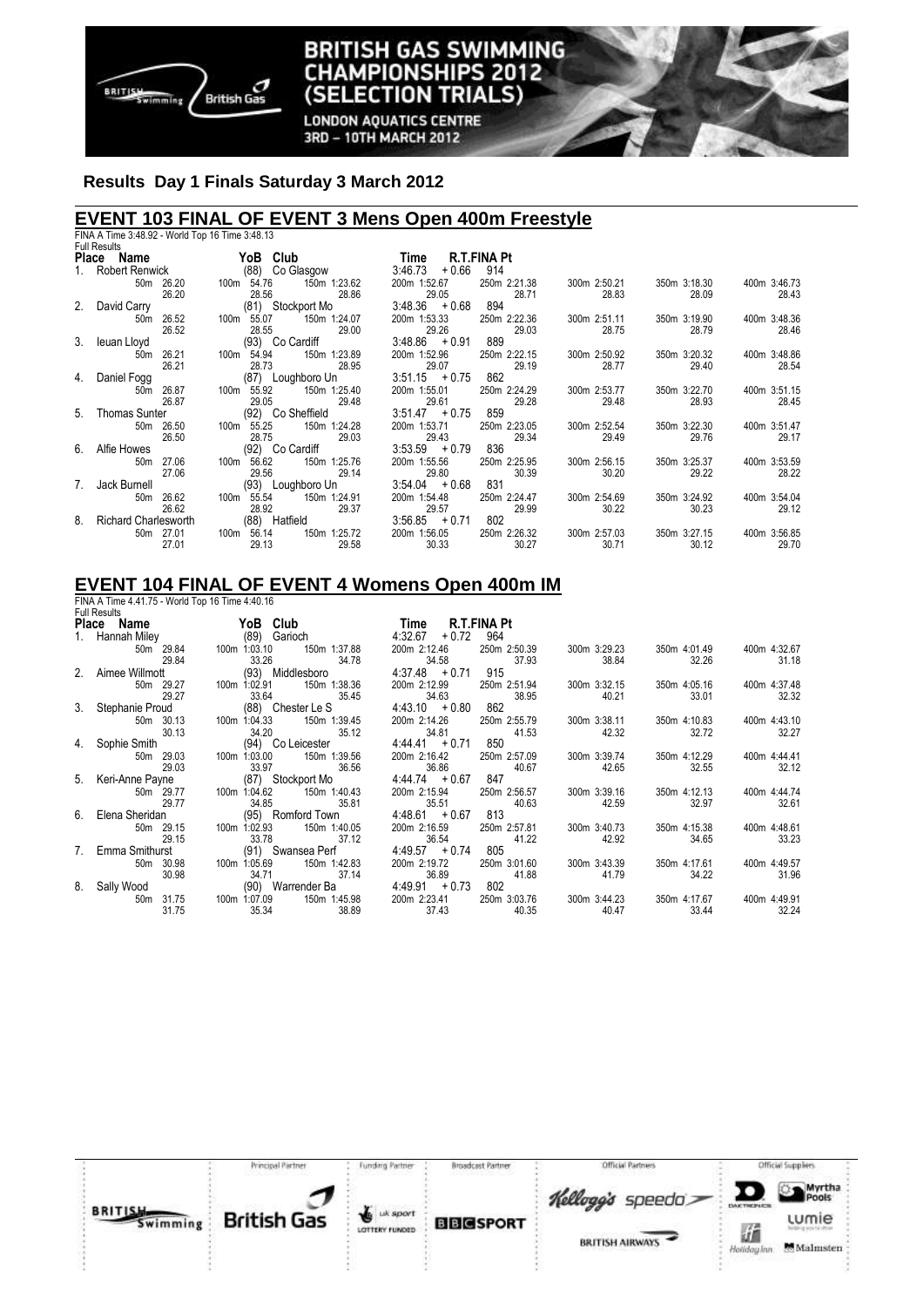

#### TISH GAS SWIMMING BRI **IAMPIONSHIPS 2012** Cŀ **TRIALS) (SELECTION**

**LONDON AQUATICS CENTRE** 3RD - 10TH MARCH 2012

### **Results Day 1 Finals Saturday 3 March 2012**

### **EVENT 205 SEMI FINAL OF EVENT 5 Mens Open 100m Breaststroke**

|              | <b>Full Results</b>      |      |                  |         |         |                    |       |
|--------------|--------------------------|------|------------------|---------|---------|--------------------|-------|
| <b>Place</b> | Name                     | YoB  | Club             | Time    |         | <b>R.T.FINA Pt</b> | 50    |
| 1.           | Michael Jamieson         | (88) | Edinburgh Un     | 1:00.66 | $+0.76$ | 900                | 28.70 |
| 2.           | Kristopher Gilchrist     | 83)  | Edinburgh Un     | 1:01.14 | $+0.76$ | 879                | 28.72 |
| 3.           | <b>Andrew Willis</b>     | (90  | <b>Bracknell</b> | 1:01.22 | $+0.67$ | 876                | 28.53 |
| 4.           | Craig Benson             | '94' | Warrender Ba     | 1:01.23 | $+0.69$ | 875                | 28.91 |
| 5.           | Daniel Sliwinski         | (90) | Preston          | 1:01.62 | $+0.68$ | 859                | 28.92 |
| 6.           | <b>Richard Webb</b>      | '87' | Swansea Perf     | 1:01.67 | $+0.72$ | 857                | 29.17 |
| 7.           | <b>Russell Smith</b>     | (91  | Stockport Mo     | 1:01.73 | $+0.64$ | 854                | 29.13 |
| 8.           | James Broady             | (91  | Loughboro Un     | 1:01.83 | $+0.78$ | 850                | 29.22 |
| 9.           | <b>Robert Holderness</b> | (90  | Millfield        | 1:02.14 | $+0.65$ | 837                | 29.29 |
| 10.          | <b>Adam Peaty</b>        | '94' | Co Derby         | 1:02.72 | $+0.64$ | 814                | 29.14 |
| 11.          | Zachary Hayden           | (87) | <b>USA</b>       | 1:02.77 | $+0.73$ | 812                | 29.27 |
|              | 12. Christopher Fox      | (89  | Wolv'hampton     | 1:02.88 | $+0.74$ | 808                | 28.86 |
| 13.          | Joseph Welstead          | (90  | StirlingSwim     | 1:03.12 | $+0.68$ | 799                | 29.32 |
| 14.          | Jamie Ross               | '87) | StirlingSwim     | 1:03.37 | $+0.70$ | 789                | 29.73 |
| 15.          | Xander Alari-Williams    | (93) | Sevenoaks        | 1:03.61 | $+0.77$ | 781                | 29.68 |
|              | 16. Paul Sutherland      | (90) | <b>Bath Univ</b> | 1:03.86 | $+0.63$ | 771                | 29.79 |

### **EVENT 106 FINAL OF EVENT 6 Womens MC 200m Freestyle**

|              | Multi-Disability by British Disability Points |      |                    |      |            |         |                     |       |         |         |
|--------------|-----------------------------------------------|------|--------------------|------|------------|---------|---------------------|-------|---------|---------|
| <b>Place</b> | Name                                          | YoB  | Club               | Cat. | Time       |         | <b>R.T.BDPoints</b> | 50    | 100     | 150     |
|              | Jessica-Jane Applegate                        | (96) | <b>UEA Norwich</b> | 14   | 2:14.71    | $+0.91$ | 996                 | 30.53 | 1:05.11 | 1:40.36 |
| 2.           | Natalie Massey                                | '89' | Aguabears          |      | 14 2:16.38 | $+0.74$ | 960                 | 31.43 | 1:05.77 | 1:41.03 |
| 3.           | <b>Chloe Davies</b>                           | '98) | Trowbridge         |      | 14 2:17.86 | $+0.77$ | 929                 | 31.12 | 1:05.74 | 1:42.04 |
| 4.           | Reagan Doig                                   | (98) | Perth City         |      | 14 2:24.67 | $+0.89$ | 804                 | 33.15 | 1:09.58 | 1:47.43 |
| 5.           | Amberley Hoar                                 | '93' | Portsmouth N       |      | 14 2:25.89 | $+0.82$ | 784                 | 32.58 | 1:10.15 | 1:48.70 |
| 6.           | Chloe Selman                                  | '95) | <b>Bo Barnsley</b> |      | 14 2:27.49 | $+0.80$ | 759                 | 33.85 | 1:11.76 | 1:50.93 |
|              | Stephanie Bird                                | (88  | Lstoft & OB        | 14   | 2:35.38    | $+0.72$ | 649                 | 33.73 | 1:13.03 | 1:54.56 |
| 8.           | Helen Dolphin                                 | 75)  | East Anglian       |      | 5 3:50.15  | $+0.90$ | 366                 | 52.27 | 1:49.87 | 2:50.30 |

## **EVENT 107 FINAL OF EVENT 7 Mens MC 200m Freestyle**

|              | Multi-Disability by British Disability Points |      |              |      |                   |         |                     |       |         |         |  |
|--------------|-----------------------------------------------|------|--------------|------|-------------------|---------|---------------------|-------|---------|---------|--|
| <b>Place</b> | Name                                          | YoB  | Club         | Cat. | Time              |         | <b>R.T.BDPoints</b> | 50    | 100     | 150     |  |
| 1.           | Daniel Pepper                                 | (89) | Stockport Mo | 14   | 2:02.73           | $+0.71$ | 969                 | 28.15 | 59.08   | 1:31.02 |  |
| 2.           | <b>Beniamin Procter</b>                       | (90) | Newguay      |      | 14 2:03.21        | $+0.87$ | 958                 | 27.36 | 58.27   | 1:30.34 |  |
| 3.           | Craig Rodgie                                  | (89) | Edinburgh Un |      | 14 2:03.63        | $+0.76$ | 948                 | 28.53 | 59.77   | 1:32.02 |  |
| 4.           | Andrew Zawadzki                               | (93) | Nova Cent'n  |      | 14 2:12.11        | $+0.90$ | 777                 | 30.78 | 1:04.14 | 1:38.44 |  |
| 5.           | Joseph Schenk                                 | (94  | Newguay      |      | 14 2:12.59        | $+0.89$ | 769                 | 30.16 | 1:04.32 | 1:39.15 |  |
| 6.           | Aaron Moores                                  | (94) | Trowbridae   |      | 14 2:13.60        | $+0.83$ | 751                 | 29.52 | 1:03.35 | 1:38.57 |  |
| 7.           | <b>Anthony Stephens</b>                       | (86) | Swansea Perf |      | 5 2:53.22         | $+0.48$ | 605                 | 38.10 | 1:21.55 | 2:07.85 |  |
| 8.           | Lyndon Longhorne                              | (95) | Wear Valley  |      | $5 \quad 3:22.66$ | $+0.67$ | 378                 | 45.08 | 1:36.09 | 2:29.84 |  |

## **EVENT 108 FINAL OF EVENT 8 Womens MC 400m Freestyle**

| Multi-Disability by British Disability Points |                    |              |       |                       |                                |                     |              |              |                       |
|-----------------------------------------------|--------------------|--------------|-------|-----------------------|--------------------------------|---------------------|--------------|--------------|-----------------------|
| Place Name                                    |                    |              |       | The Club Cat.         | Time                           | <b>R.T.BDPoints</b> |              |              |                       |
| 1. Eleanor Simmonds                           |                    |              |       | (94) Swansea Perf 6   | 5:27.09<br>$+0.84$             | 1005                |              |              |                       |
|                                               | 50m 39.00          | 100m 1:19.56 |       | 150m 2:01.08          | 200m 2:42.53                   | 250m 3:24.04        | 300m 4:05.41 | 350m 4:46.65 | 400m 5:27.09          |
|                                               | 39.00              |              | 40.56 | 41.52                 | 41.45                          | 41.51               | 41.37        | 41.24        | 40.44                 |
| 2. Hannah Russell                             |                    |              |       | (96) Guildford Ct     | $12 \quad 4:46.76 \quad +0.80$ | 905                 |              |              |                       |
|                                               | 50m 31.69          | 100m 1:07.03 |       | 150m 1:43.26          | 200m 2:20.04                   | 250m 2:56.47        | 300m 3:33.34 | 350m 4:10.86 | 400m 4:46.76          |
|                                               | 31.69              |              | 35.34 | 36.23                 | 36.78                          | 36.43               | 36.87        | 37.52        | 35.90                 |
| 3. Heather Frederiksen                        |                    |              |       | (85) Co Salford       | $8\ 5.01.69 + 0.85$            | 849                 |              |              |                       |
|                                               | 50m 33.96          | 100m 1:10.39 |       | 150m 1:48.17          | 200m 2:26.57                   | 250m 3:05.41        | 300m 3:44.30 | 350m 4:23.67 | 400m 5:01.69          |
|                                               | 33.96              |              | 36.43 | 37.78                 | 38.40                          | 38.84               | 38.89        | 39.37        | 38.02                 |
| 4. Tully Kearney                              |                    |              |       | (97) Royal Wolv       | $10 \t4:51.04 \t+0.76$         | 827                 |              |              |                       |
|                                               | 50m 33.22          | 100m 1:09.67 |       | 150m 1:46.42          | 200m 2:23.26                   | 250m 3:00.08        | 300m 3:37.65 | 350m 4:14.75 | 400m 4:51.04          |
|                                               | 33.22              |              | 36.45 | 36.75                 | 36.84                          | 36.82               | 37.57        | 37.10        | 36.29                 |
| 5. Susannah Rodgers                           |                    |              |       | $(83)$ Otter          | $7 \t5:27.39 + 1.08$           | 808                 |              |              |                       |
|                                               | 50m 36.27<br>36.27 | 100m 1:16.02 | 39.75 | 150m 1:57.47<br>41.45 | 200m 2:39.34<br>41.87          | 250m 3:21.67        | 300m 4:04.34 | 350m 4:46.63 | 400m 5:27.39<br>40.76 |
| 6. Stephanie Millward                         |                    |              |       | (81) Swansea Perf     | $9 \t4:46.73 + 0.83$           | 42.33<br>779        | 42.67        | 42.29        |                       |
|                                               | 50m 32.66          | 100m 1:08.30 |       | 150m 1:44.69          | 200m 2:20.80                   | 250m 2:56.95        | 300m 3:33.80 | 350m 4:10.36 | 400m 4:46.73          |
|                                               | 32.66              |              | 35.64 | 36.39                 | 36.11                          | 36.15               | 36.85        | 36.56        | 36.37                 |
| 7. Gemma Almond                               |                    |              |       | (93) Swansea Perf     | $10 \quad 4:57.16 \quad +0.86$ | 777                 |              |              |                       |
|                                               | 50m 33.86          | 100m 1:10.56 |       | 150m 1:48.02          | 200m 2:26.01                   | 250m 3:04.21        | 300m 3:42.03 | 350m 4:20.26 | 400m 4:57.16          |
|                                               | 33.86              |              | 36.70 | 37.46                 | 37.99                          | 38.20               | 37.82        | 38.23        | 36.90                 |
| 8. Emma Cattle                                |                    |              |       | (88) Team Luton       | $10$ 5:00.53 $+0.96$           | 751                 |              |              |                       |
|                                               | 50m 33.44          | 100m 1:10.30 |       | 150m 1:48.39          | 200m 2:27.32                   | 250m 3:06.00        | 300m 3:44.81 | 350m 4:23.30 | 400m 5:00.53          |
|                                               | 33.44              |              | 36.86 | 38.09                 | 38.93                          | 38.68               | 38.81        | 38.49        | 37.23                 |

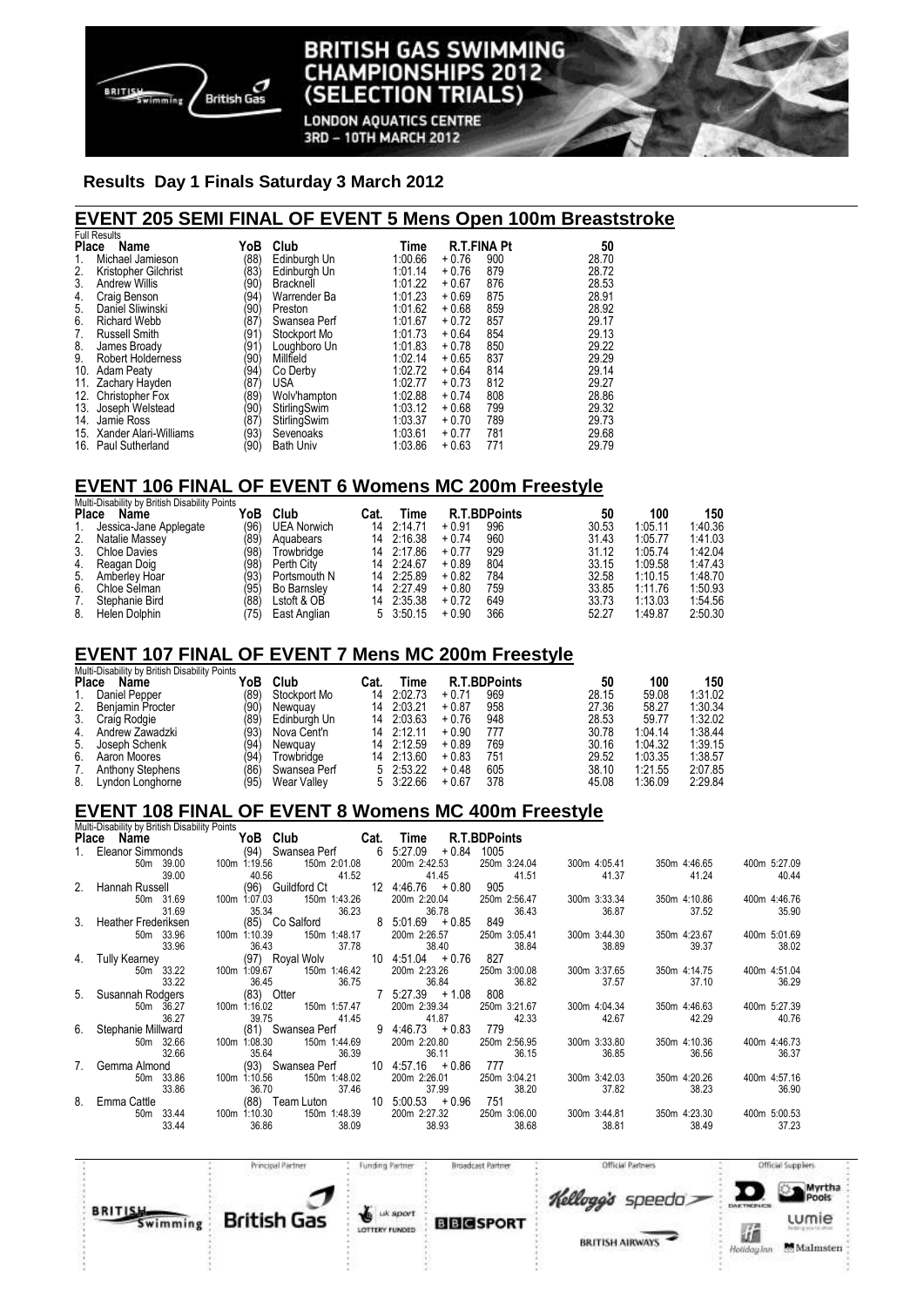

#### **BRITISH GAS SWIMMING** Cŀ **IAMPIONSHIPS 2012 (SELECTION TRIALS)**

**LONDON AQUATICS CENTRE** 3RD - 10TH MARCH 2012

## **Results Day 1 Finals Saturday 3 March 2012**

## **EVENT 109 FINAL OF EVENT 9 Mens MC 400m Freestyle**  Multi-Disability by British Disability Points

|    | <b>MULL-DISAMILY DY DHUSH DISAMILY FULHS</b><br>Place Name | YoB Club                                       | Cat. | Time                                 | <b>R.T.BDPoints</b>   |                       |                       |                       |
|----|------------------------------------------------------------|------------------------------------------------|------|--------------------------------------|-----------------------|-----------------------|-----------------------|-----------------------|
|    | Jonathan Fox                                               | (91) Newquay<br>$\overline{7}$                 |      | 4:47.46<br>$+0.76$                   | 999                   |                       |                       |                       |
|    | 50m 32.39<br>32.39                                         | 150m 1:44.70<br>100m 1:08.87<br>36.48<br>35.83 |      | 200m 2:21.09<br>36.39                | 250m 2:57.59<br>36.50 | 300m 3:34.49<br>36.90 | 350m 4:11.38<br>36.89 | 400m 4:47.46<br>36.08 |
| 2. | Oliver Hynd                                                | (94) Nova Cent'n                               |      | $8 \t4:28.62 \t+0.85$                | 972                   |                       |                       |                       |
|    | 30.92<br>50m<br>30.92                                      | 150m 1:37.02<br>100m 1:03.76<br>33.26<br>32.84 |      | 200m 2:11.28<br>34.26                | 250m 2:45.49<br>34.21 | 300m 3:20.07<br>34.58 | 350m 3:54.57<br>34.50 | 400m 4:28.62<br>34.05 |
| 3. | Sam Hynd                                                   | (91) Swansea Perf                              |      | $8 \t4:30.52 \t+0.71$                | 952                   |                       |                       |                       |
|    | 31.03<br>50m<br>31.03                                      | 150m 1:37.19<br>100m 1:03.70<br>32.67<br>33.49 |      | 200m 2:11.26<br>34.07                | 250m 2:45.68<br>34.42 | 300m 3:20.48<br>34.80 | 350m 3:55.59<br>35.11 | 400m 4:30.52<br>34.93 |
| 4. | Robert Welbourn                                            | (87) Swansea Perf                              |      | $10$ 4:11.72 $+0.79$                 | 913                   |                       |                       |                       |
|    | 50m 28.84<br>28.84                                         | 150m 1:32.71<br>100m 1:00.86<br>32.02<br>31.85 |      | 200m 2:04.79<br>32.08                | 250m 2:36.48<br>31.69 | 300m 3:08.47<br>31.99 | 350m 3:40.23<br>31.76 | 400m 4:11.72<br>31.49 |
|    | 5. Thomas Young                                            | (91) Co Manch Aq                               |      | $8 \t4:37.20 \t+0.68$                | 884                   |                       |                       |                       |
|    | 50m 30.49<br>30.49                                         | 150m 1:37.17<br>100m 1:03.09<br>34.08<br>32.60 |      | 200m 2:12.44<br>35.27                | 250m 2:48.17<br>35.73 | 300m 3:25.26<br>37.09 | 350m 4:01.26<br>36.00 | 400m 4:37.20<br>35.94 |
| 6. | Josef Craig                                                | (97) South Tyne                                |      | $7 \t4:59.88 + 0.75$                 | 880                   |                       |                       |                       |
|    | 50m 32.68<br>32.68                                         | 150m 1:47.40<br>100m 1:09.09<br>36.41<br>38.31 |      | 200m 2:26.71<br>39.31                | 250m 3:05.19<br>38.48 | 300m 3:43.97<br>38.78 | 350m 4:23.04<br>39.07 | 400m 4:59.88<br>36.84 |
| 7. | <b>Matthew Wylie</b>                                       | (96) Co Sund'land                              |      | $9 \t4:41.98 + 0.83$                 | 757                   |                       |                       |                       |
|    | 50m 31.77                                                  | 150m 1:42.92<br>100m 1:06.74                   |      | 200m 2:19.51                         | 250m 2:55.60          | 300m 3:31.67          | 350m 4:07.60          | 400m 4:41.98          |
| 8. | 31.77<br>Matthew Whorwood                                  | 34.97<br>36.18<br>(89) Swansea Perf            |      | 36.59<br>$6\quad 5:19.34\quad +0.58$ | 36.09<br>732          | 36.07                 | 35.93                 | 34.38                 |
|    | 36.03<br>50m<br>36.03                                      | 100m 1:15.81<br>150m 1:56.27<br>39.78<br>40.46 |      | 200m 2:36.98<br>40.71                | 250m 3:17.71<br>40.73 | 300m 3:58.51<br>40.80 | 350m 4:39.60<br>41.09 | 400m 5:19.34<br>39.74 |

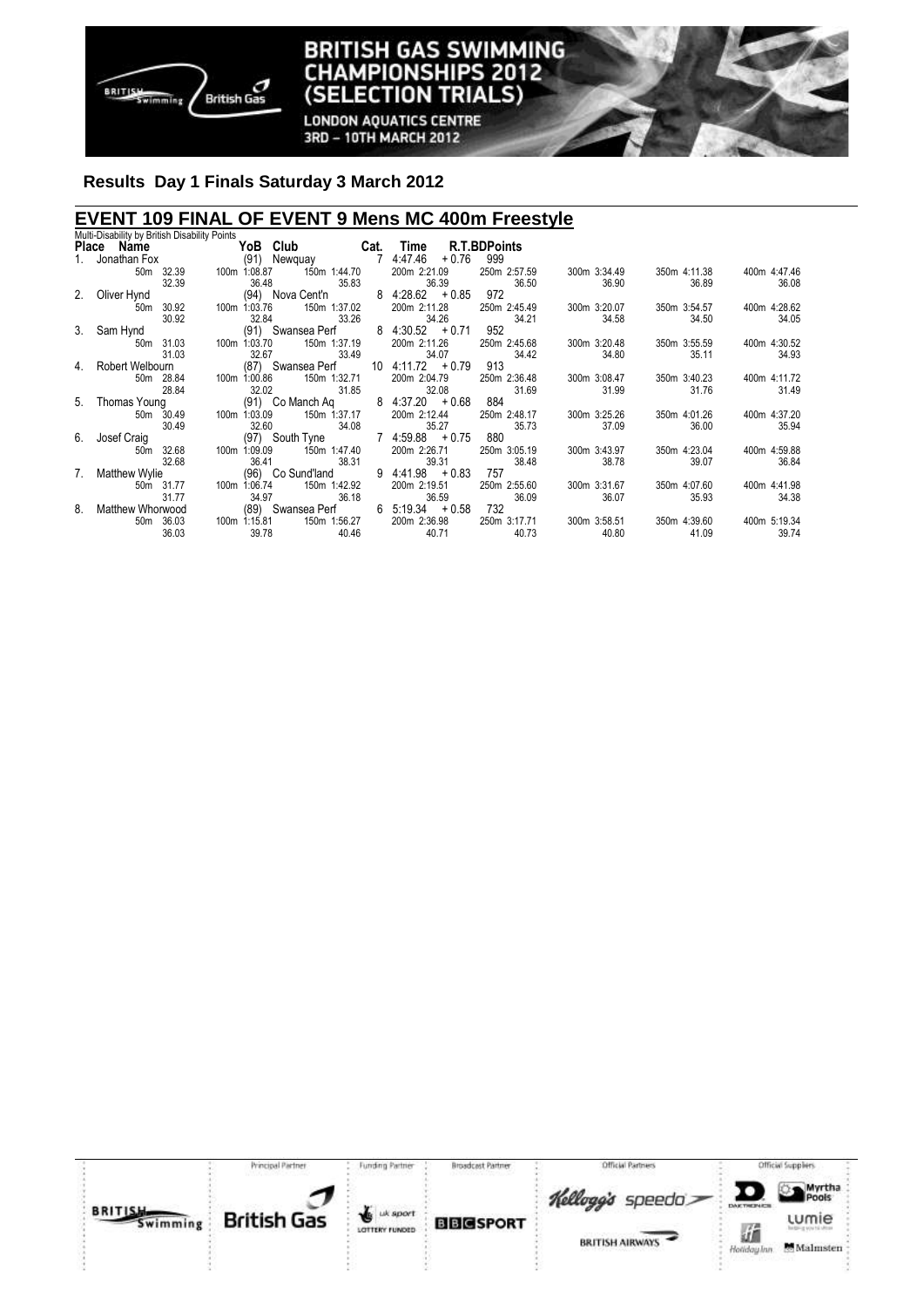

#### **BRITISH GAS SWIMMING IAMPIONSHIPS 2012** Cŀ **TRIALS) (SELECTION**

**LONDON AQUATICS CENTRE** 3RD - 10TH MARCH 2012

## **Results Day 1 Finals Saturday 3 March 2012**

## **EVENT 101 FINAL OF EVENT 1 Mens Guest 400m IM**  Full Results

|    | i uli i vesults<br>Place<br>Name | Club<br>YoB              |                       | Time                      | R.T.FINA Pt           |                       |                       |                       |
|----|----------------------------------|--------------------------|-----------------------|---------------------------|-----------------------|-----------------------|-----------------------|-----------------------|
| 1. | Markus Rogan                     | (82)<br>Austria          |                       | 4:17.60<br>$+0.77$        |                       |                       |                       |                       |
|    | 50m 26.90<br>26.90               | 100m 58.14<br>31.24      | 150m 1:30.99<br>32.85 | 200m 2:03.34<br>32.35     | 250m 2:38.92<br>35.58 | 300m 3:15.74<br>36.82 | 350m 3:47.28<br>31.54 | 400m 4:17.60<br>30.32 |
| 2. | Michael Meyer                    | (92) South Africa        |                       | $4:21.96 + 0.70$          |                       |                       |                       |                       |
|    | 50m 27.33<br>27.33               | 100m<br>58.78<br>31.45   | 150m 1:32.01<br>33.23 | 200m 2:04.61<br>32.60     | 250m 2:42.70<br>38.09 | 300m 3:21.52<br>38.82 | 350m 3:53.10<br>31.58 | 400m 4:21.96<br>28.86 |
|    | 3. Alexis Santos                 | (92) Portugal            |                       | $4:22.41 + 0.74$          |                       |                       |                       |                       |
|    | 27.57<br>50m<br>27.57            | 59.47<br>100m<br>31.90   | 150m 1:33.73<br>34.26 | 200m 2:07.12<br>33.39     | 250m 2:44.66<br>37.54 | 300m 3:22.53<br>37.87 | 350m 3:53.79<br>31.26 | 400m 4:22.41<br>28.62 |
| 4. | Jan David Schepers               | (90) Germany             |                       | $4:22.53 + 0.71$          |                       |                       |                       |                       |
|    | 50m 27.05                        | 100m 59.36               | 150m 1:34.43          | 200m 2:08.14              | 250m 2:45.05          | 300m 3:22.60          | 350m 3:54.09          | 400m 4:22.53          |
|    | 27.05                            | 32.31                    | 35.07                 | 33.71                     | 36.91                 | 37.55                 | 31.49                 | 28.44                 |
| 5. | Haobo Wei                        | (95) China               |                       | $4:26.56 + 0.62$          |                       |                       |                       |                       |
|    | 27.74<br>50 <sub>m</sub>         | 1:00.09<br>100m          | 150m 1:34.64          | 200m 2:09.85              | 250m 2:47.10          | 300m 3:24.93          | 350m 3:56.73          | 400m 4:26.56          |
| 6. | 27.74<br>Raphael Stacchiotti     | 32.35<br>(92) Luxembourg | 34.55                 | 35.21<br>$4:27.83 + 0.62$ | 37.25                 | 37.83                 | 31.80                 | 29.83                 |
|    | 50m 27.05<br>27.05               | 59.55<br>100m<br>32.50   | 150m 1:35.35<br>35.80 | 200m 2:10.25<br>34.90     | 250m 2:48.10<br>37.85 | 300m 3:25.63<br>37.53 | 350m 3:57.56<br>31.93 | 400m 4:27.83<br>30.27 |
| 7. | Wonyong Jung                     | (92) Korea               |                       | $4:28.29 + 0.68$          |                       |                       |                       |                       |
|    | 26.89<br>50m                     | 57.78<br>100m            | 150m 1:32.39          | 200m 2:07.42              | 250m 2:45.84          | 300m 3:25.19          | 350m 3:58.37          | 400m 4:28.29          |
|    | 26.89                            | 30.89                    | 34.61                 | 35.03                     | 38.42                 | 39.35                 | 33.18                 | 29.92                 |
| 8. | Thiago Simon                     | (90) Brazil              |                       | $4:28.33 + 0.74$          |                       |                       |                       |                       |
|    | 27.61<br>50m                     | 1:00.37<br>100m          | 150m 1:35.67          | 200m 2:10.97              | 250m 2:49.26          | 300m 3:28.04          | 350m 3:58.75          | 400m 4:28.33          |
|    | 27.61                            | 32.76                    | 35.30                 | 35.30                     | 38.29                 | 38.78                 | 30.71                 | 29.58                 |

## **EVENT 102 FINAL OF EVENT 2 Womens Guest 100m Butterfly**

| <b>Full Results</b> |                    |      |              |         |                    |       |  |  |  |
|---------------------|--------------------|------|--------------|---------|--------------------|-------|--|--|--|
| Place               | Name               | YoB  | Club         | Time    | <b>R.T.FINA Pt</b> | 50    |  |  |  |
| 1.                  | Sarah Sjoestroem   | (93) | Sweden       | 56.79   | $+0.71$            | 26.41 |  |  |  |
| 2.                  | Otylia Jedrzejczak | (83) | Poland       | 59.00   | $+0.72$            | 27.81 |  |  |  |
| 3.                  | Li Tao             | (90  | Singapore    | 59.14   | $+0.74$            | 27.06 |  |  |  |
| 4.                  | Hannah Wilson      | (89) | Hong Kong    | 59.17   | $+0.66$            | 27.88 |  |  |  |
| 5.                  | Lyndsay De Paul    | (88  | <b>USA</b>   | 59.55   | $+0.57$            | 28.20 |  |  |  |
| 6.                  | Amanda Loots       | 78)  | South Africa | 59.79   | $+0.71$            | 28.26 |  |  |  |
| 7.                  | Fan Guo            | (90  | China        | 1:00.11 | $+0.73$            | 27.67 |  |  |  |
| 8.                  | Sara Oliveira      | '85) | Portugal     | 1:00.39 | $+0.66$            | 28.06 |  |  |  |

## **EVENT 103 FINAL OF EVENT 3 Mens Guest 400m Freestyle**

|    | <b>Full Results</b>    |                                              |                                                |                       |                       |                       |
|----|------------------------|----------------------------------------------|------------------------------------------------|-----------------------|-----------------------|-----------------------|
|    | Place Name             | YoB Club                                     | R.T.FINA Pt<br>Time                            |                       |                       |                       |
|    | 1. Paul Biedermann     | (86) Germany                                 | 3:50.95<br>$+0.75$                             |                       |                       |                       |
|    | 50m 26.79<br>26.79     | 100m 55.53<br>150m 1:24.69<br>28.74<br>29.16 | 200m 1:54.28<br>250m 2:23.60<br>29.59<br>29.32 | 300m 2:53.37<br>29.77 | 350m 3:21.92<br>28.55 | 400m 3:50.95<br>29.03 |
|    | 2. Velimir Stjepanovic | (93) Serbia                                  | $3:53.24 + 0.62$                               |                       |                       |                       |
|    | 50m 26.14<br>26.14     | 150m 1:23.76<br>100m 54.44<br>28.30<br>29.32 | 200m 1:53.84<br>250m 2:23.64<br>30.08<br>29.80 | 300m 2:53.55<br>29.91 | 350m 3:23.57<br>30.02 | 400m 3:53.24<br>29.67 |
|    | 3. Sangjin Jang        | (91) Korea                                   | $3:55.40 + 0.74$                               |                       |                       |                       |
|    | 50m 27.05<br>27.05     | 100m 56.48<br>150m 1:26.42<br>29.43<br>29.94 | 200m 1:56.43<br>250m 2:26.00<br>30.01<br>29.57 | 300m 2:56.03<br>30.03 | 350m 3:25.91<br>29.88 | 400m 3:55.40<br>29.49 |
|    | 4. Seokhyun Park       | (95) Korea                                   | $3:57.03 + 0.76$                               |                       |                       |                       |
|    | 50m 27.72<br>27.72     | 100m 58.48<br>150m 1:29.30<br>30.76<br>30.82 | 200m 1:59.82<br>250m 2:29.19<br>30.52<br>29.37 | 300m 2:59.16<br>29.97 | 350m 3:28.95<br>29.79 | 400m 3:57.03<br>28.08 |
|    | 5. Mingjian Zheng      | (91) China                                   | $4:00.24 + 0.73$                               |                       |                       |                       |
|    | 50m 27.71<br>27.71     | 100m 58.01<br>150m 1:28.46<br>30.30<br>30.45 | 200m 1:59.05<br>250m 2:30.01<br>30.59<br>30.96 | 300m 3:00.95<br>30.94 | 350m 3:31.50<br>30.55 | 400m 4:00.24<br>28.74 |
|    | 6. Ondrej Cermak       | (87) Czech Rep                               | $4:02.48 + 0.72$                               |                       |                       |                       |
|    | 50m 27.39<br>27.39     | 100m 57.28<br>150m 1:28.25<br>29.89<br>30.97 | 200m 1:59.27<br>250m 2:30.57<br>31.02<br>31.30 | 300m 3:01.67<br>31.10 | 350m 3:32.79<br>31.12 | 400m 4:02.48<br>29.69 |
| 7. | Stefan Sorak           | (92) Serbia                                  | $4:02.66 + 0.71$                               |                       |                       |                       |
|    | 50m 26.77<br>26.77     | 100m 55.93<br>150m 1:25.79<br>29.16<br>29.86 | 200m 1:56.50<br>250m 2:27.49<br>30.71<br>30.99 | 300m 2:59.01<br>31.52 | 350m 3:30.95<br>31.94 | 400m 4:02.66<br>31.71 |
|    | 8. Jeongsoo Jeong      | (95) Korea                                   | $4:02.71 + 0.70$                               |                       |                       |                       |
|    | 50m 27.33<br>27.33     | 100m 56.63<br>150m 1:26.91<br>29.30<br>30.28 | 200m 1:57.36<br>250m 2:28.39<br>30.45<br>31.03 | 300m 2:59.95<br>31.56 | 350m 3:30.92<br>30.97 | 400m 4:02.71<br>31.79 |